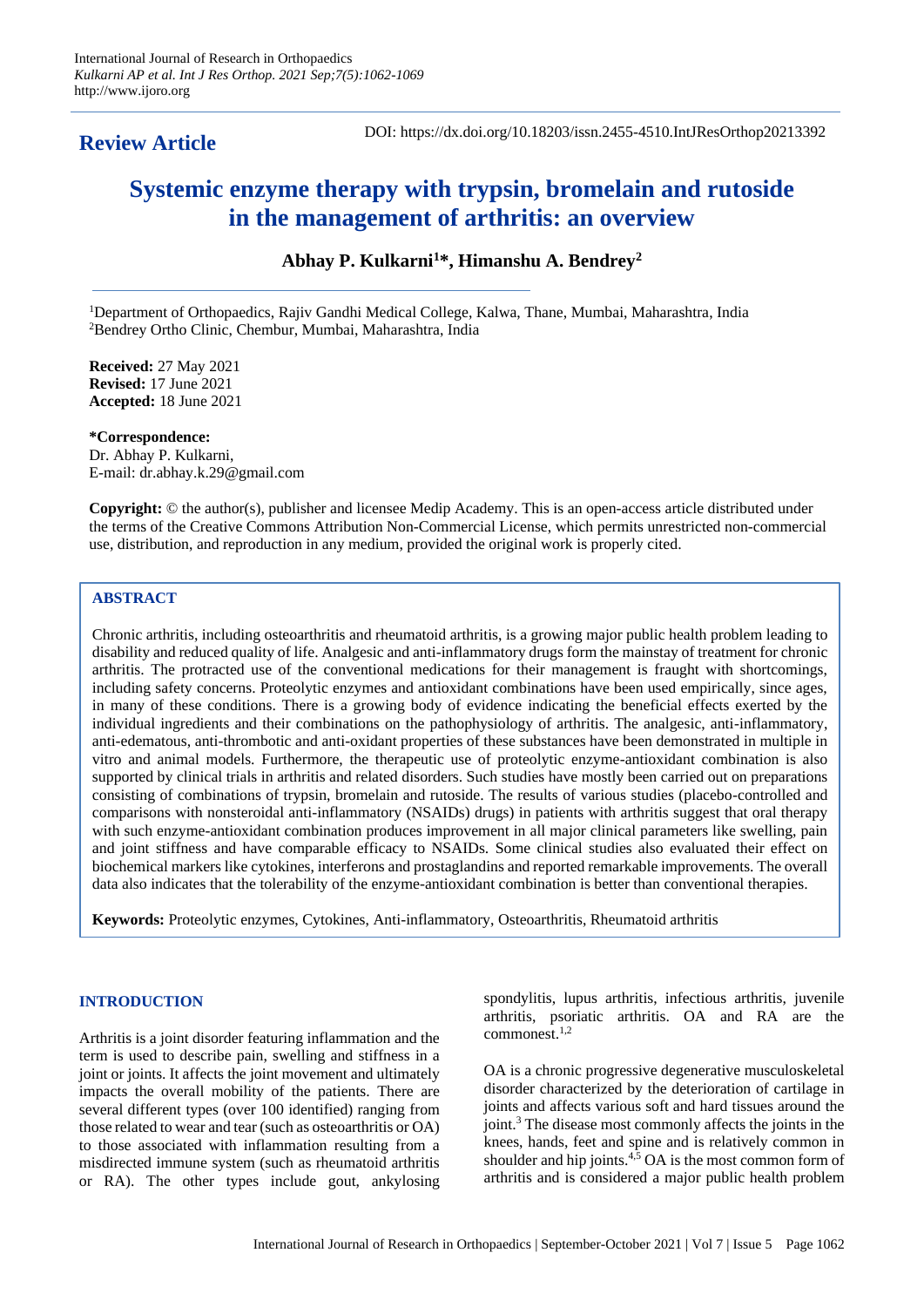and as per the global burden of disease study 2017, the condition affected 303 million people globally.<sup>6</sup> It was estimated to be the 10th leading cause of nonfatal burden affecting nearly 14% of adults aged 25 to 65 years and nearly 34% of adults over the age of 65 years.<sup>4</sup> Since knee is one of the most commonly affected joint, many of those with OA face impaired movement. The economic burden includes costs for adaptive aids and devices, medicines, surgery and time off at work. The prevalence of OA is increasing due to population ageing and an increase in related factors such as obesity. The prevalence in India is around 22-39%, with higher prevalence of symptomatic disease in women (18%) than men (9.6%) over 60 years of age.<sup>3</sup>

RA is chronic, progressive autoimmune disease characterized by persistent synovial and systemic inflammation associated with joint destruction, whose main symptom is chronic joint pain.<sup>7</sup> It initially affects small joints, progressing to larger joints and eventually the skin, eyes, heart, kidneys and lungs.<sup>8</sup> Incapacitation due to pain and articular rigidity are the major complaints of RA patients.<sup>9</sup> When RA is left uncontrolled, the RA patient may experience joint deterioration, severe disability, decreased quality of life, the onset of comorbidities and premature mortality.<sup>10</sup> Usually deformities and bone erosion caused due to damage to the joints is very painful for a patient.<sup>8</sup> The worldwide prevalence of RA in adults is approximately 0.5% to 1%. An estimated 20 million people had RA in 2017, with over a million new cases diagnosed each year, according to the global burden of disease study 2017. The estimated prevalence in India, based on data from four studies was  $0.28\%$  to  $0.7\%$ .<sup>10</sup>

## **MANAGEMENT OF ARTHRITIS**

The treatment for arthritis aims to control pain, minimize joint damage and improve or maintain function and quality of life. A range of medications and lifestyle strategies is implemented to achieve this and to protect joints from further damage. The modalities involve medications, nonpharmacologic therapies, physical or occupational therapy, splints or joint assistive aids, patient education and support, weight loss, surgery (including joint replacement). Pain-reducing medications are the mainstay for OA and most commonly include analgesics like acetaminophen, tramadol and narcotics containing oxycodone or hydrocodone and NSAIDs like ibuprofen and naproxen. Counterirritant creams and ointments containing menthol or capsaicin are also used due to property of modulating pain signals from the joint.<sup>11</sup> Most of these treatments are also applied to RA, along with antiinflammatory medications such as corticosteroids and NSAIDs, disease-modifying anti-rheumatic drugs (DMARDs) and a relatively new class of drugs known as biologics. DMARDs slow or stop the immune system from attacking the joints. Examples include methotrexate and hydroxychloroquine. Used with DMARDs, biologic response modifiers are genetically engineered drugs that target various protein molecules involved in the immune response. Examples include etanercept and infliximab. Corticosteroids like prednisone and cortisone reduce inflammation and act as non-specific suppressants of the immune system. In OA, the most frequently prescribed class of drugs is NSAIDs accounting for more than threefourths of the prescriptions.<sup>12</sup>

#### **SAFETY CONCERNS**

Since both the conditions are of chronic nature, the drugs are used over long periods of time. It has been recognized that chronic use of NSAIDs in older adults is fraught with risks. Older adults are at increased risk for adverse drug reactions (ADRs) due to age-related loss of physiological organ reserve, increased comorbidities, polypharmacy, and changes in pharmacokinetics. Studies of older adults show that chronic NSAIDs use increases the risk of peptic ulcer disease, acute renal failure and stroke/myocardial infarction. Moreover, chronic NSAIDs use can exacerbate a number of chronic diseases including heart failure and hypertension and can interact with a number of drugs.<sup>13</sup> The other frequently used class of analgesics is opioids, about which there is growing concern due to their narrow therapeutic margin, tolerance, dependence and adverse events such as delirium, somnolence and falls.<sup>14</sup> Methotrexate, which remains the anchor therapy in RA is frequently associated with neurotoxicity with cognitive impairment, gastrointestinal effects like mucositis, mouth ulceration, nausea and diarrhea. The less frequent but more serious effects include hepatotoxicity, neutropenia, lymphopenia, pulmonary abnormalities and higher risk of infection.<sup>15</sup>

Systemic enzyme therapy (SET) with proteolytic enzymes-flavonoid combinations have been used in traditional medicine for a long time. The therapeutic use of SET is empirically based but is also supported by scientific studies. Advances in the fields of immunology, biochemistry and molecular biology in the last few decades have led to better understanding of the mechanisms by which SET exerts the desired effects. Orally administered formulations of the combination of proteolytic enzymes (bromelain, trypsin) and the flavonoid rutoside (rutin) have been used since decades as natural anti-inflammatory agents. Few different formulations of this combination are dispersible tablets (Disperzyme®), enteric-coated tablets (Phlogam®) are approved for use in India. This review provides an overview of preclinical and clinical studies of SET comprising of the proteolytic enzymes trypsin and bromelain along with the flavonoid rutoside, in the management of arthritis and related conditions, especially OA and RA.

## **PATHOPHYSIOLOGY**

#### *Osteoarthritis*

Current research has demonstrated that inflammation, with the presence of inflammatory cell infiltration is one of the key factors leading to the destruction of cartilage in OA.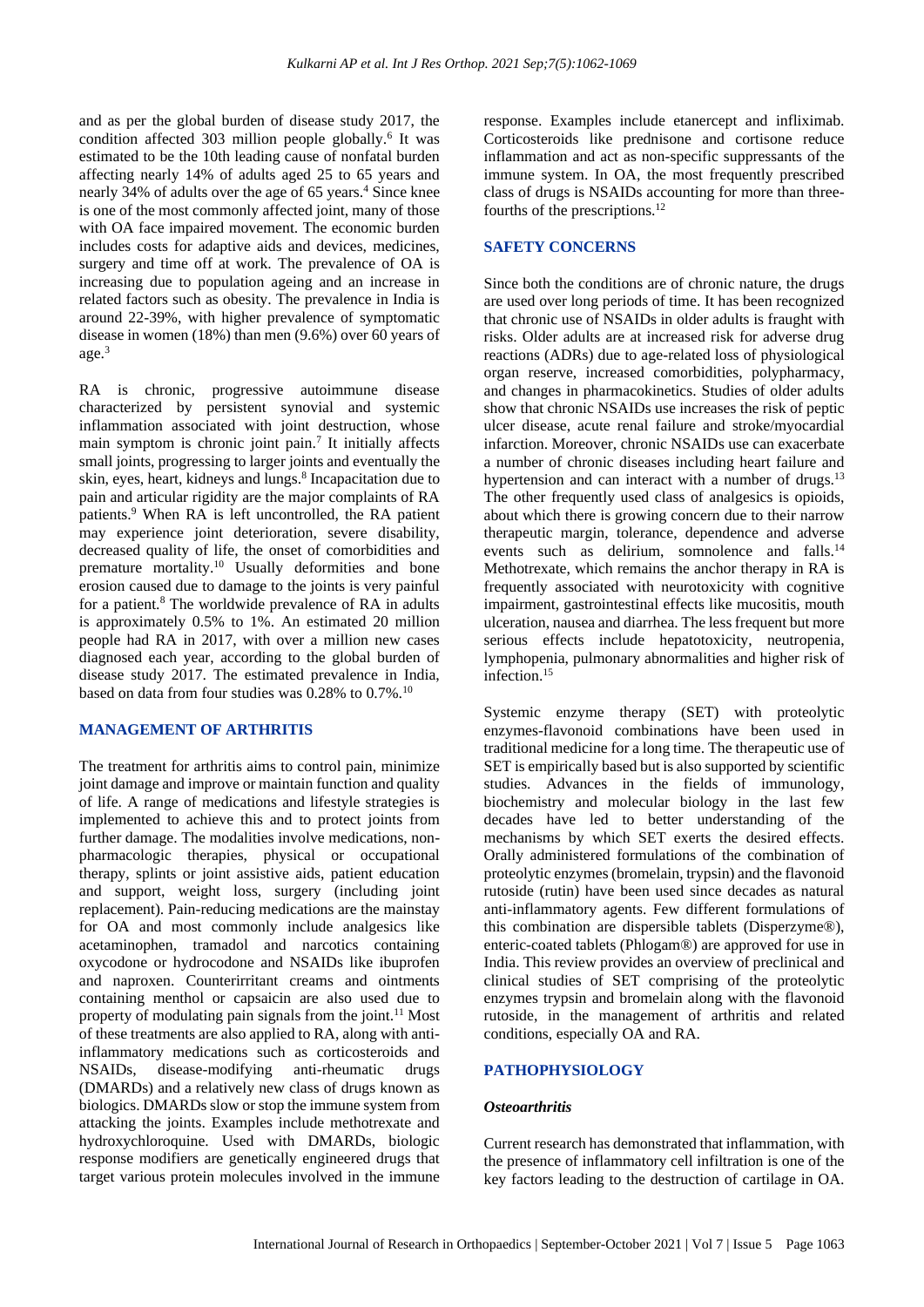The pathogenesis is therefore frequently linked to changes in chondrocyte activities including proliferation, matrix deposition, inflammatory cytokine production and response to signaling molecules.<sup>16,17</sup> Many cytokines have been found in OA joints, in correlation with the severity of inflammation and these play various roles in disrupting the balance of catabolic and anabolic activity in joint tissues. Interleukin (IL)-1β, IL-6 and tumor necrosis factor (TNF) α cytokines play the most important roles in pathogenesis and disease severity of OA, while IL-15, IL-17, IL-18, IL-21 and chemokines and their receptors such as MCP-1/CCL2, IL-8/CXCL8 and GRO-α/CXCL1 have also been implicated.<sup>18</sup> During the development of OA, catabolic activity is triggered by pro-inflammatory cytokines, including IL-1 $\beta$ , IL-6, IL-17 and TNF- $\alpha$ . Elevated inducible nitric oxide synthase (iNOS) levels in OA chondrocytes result in an excess of nitric oxide (NO), which suppresses proteoglycan and collagen synthesis in chondrocytes and mediates the induction of matrixdegrading matrix metalloproteinases (MMPs) by accelerating the catabolic cascade induced by IL-1β or TNF-α. Nuclear factor κB (NF-κB) is activated by inflammatory cytokines, elicits the secretion of many degradative enzymes including MMPs and suppresses ECM synthesis molecules such as Sox9, thereby downregulating the ECM components type II collagen and aggrecan. NF-κB also acts in a positive feedback loop to augment the catabolic process by stimulating NF-κBmediated inflammatory cytokines such as TNF-α, IL-1β, and IL-6, and the chemokine IL-8 and receptor activator of NF-κB (RANK) ligand (RANKL) leading to ECM breakdown and subsequent cartilage destruction.<sup>18</sup>

#### *Rheumatoid arthritis*

In RA, there is characteristic synovial immunopathology which involves both resident and infiltrating cells. The synovial tissue becomes hyperplastic, edematous and characterized by an inflammatory cell infiltrate of T and B lymphocytes, plasma cells, macrophages, neutrophils, mast cells, natural killer cells and dendritic cells in the synovial sub-lining.<sup>19</sup> Inflammation in RA involves the combination of an antigen with an antibody and complement causing the local release of chemotactic factors that attract leukocytes. The leukocytes phagocytize this complex and also release lysosomal enzymes causing injury to cartilage and other tissues. Prostaglandins are also released during this process.<sup>20</sup> The inflammatory cascade involves cytokines and other pro-inflammatory molecules activating key specific signaling pathways such as hypoxia inducible factor (HIF), NF-κB and Janus kinase-signal transducer and activator of transcription (Jak-STAT).<sup>19</sup> It has been found that during the process of inflammation in RA, various pro-inflammatory cytokines such as tumor TNF-α and IL-1 are released and deemed as vital markers for the RA progression. The TNF- $\alpha$  induces stimulation and endurance of joint inflammation while IL-1 was reported to initiate the joint destruction.<sup>21</sup> The synovial tissue undergoes significant neovascularization, facilitating an influx of lymphocytes and monocytes that transform a typically acellular loose areolar membrane into an invasive tumor-like pannus. NF-κB and iNOS are important mediators of inflammatory response in human and animal models of arthritis and its over expression leads to the extracellular matrix degradation and excessive cartilage and bone resorption, ultimately leading to the irreversible damage to joints.<sup>22</sup> It has been shown that RA bloodstream neutrophils and monocytes overproduce oxygen and nitrogen reactive species.<sup>23</sup> This is a result of the abnormal cellular metabolism and mitochondrial dysfunction which actively induce inflammation through the increased production of reactive oxygen species. Key pro-inflammatory cytokines, chemokines and growth factors and their signaling pathways including NF-κB, Janus kinase-signal transducer are highly activated when immune cells are exposed to hypoxia in the inflamed rheumatoid joint.<sup>19</sup>

## **PHARMACOLOGY OF TRYPSIN-BROMELAIN-RUTOSIDE**

The enzyme trypsin is an animal derived serine protease, known to possess anti-inflammatory and immunomodulating properties. Orally administered trypsin is adsorbed and can be demonstrated in the blood stream, resulting in specific esterase activity changes.<sup>24</sup> Around 10% of an orally administered trypsin dose ends up in the blood.<sup>25</sup> Bromelain is a complex mixture of cysteine proteases extracted from the fruit or stem of the pineapple plant. A range of beneficial properties including anti-inflammatory, analgesic actions, anti-edematous and anti-thrombotic effects have been reported with bromelain.26,27 It is absorbed from the human intestines, attains highest concentration in the blood in an hour and remains biologically active with a half-life of  $\sim$  6-9 hours.<sup>28</sup> Both trypsin and bromelain bind to anti-proteinases like α2-antitrypsin and α2-macroglobulin in plasma and are protected from auto-digestion and from degradation by other serum proteases with retention of enzymatic activity.24,25 In the bound form, they remain confined to the blood stream due to the large size, but at sites of inflammation, due to increased vascular permeability, they can enter the interstitial compartment.<sup>25</sup> Rutoside is a natural non-toxic bioflavonoid with anti-allergic, antiinflammatory, anti-oxidant, anti-microbial, antiviral, anticancer and anti-diarrheal activities. These properties of rutoside have been extensively used in human nutrition and medicine.<sup>21,29</sup> Rutoside is useful in conditions involving free radicals in their pathogenesis as it is one of the most effective inhibitors of oxygen radical overproduction.<sup>23</sup>

Bromelain has been shown to proteolytically block the activation of extracellular regulated kinase-2 (ERK-2) in T cells, thereby inhibiting T cell signaling and cytokine production.<sup>30</sup> Bromelain treatment of anti-CD3 stimulated CD4+ T cells reduced CD25 expression in a dose and time dependent manner, mediated by its proteolytic action. CD25 is a therapeutic target in inflammation, autoimmunity and allergy.<sup>31</sup> It effectively decreases IL-8-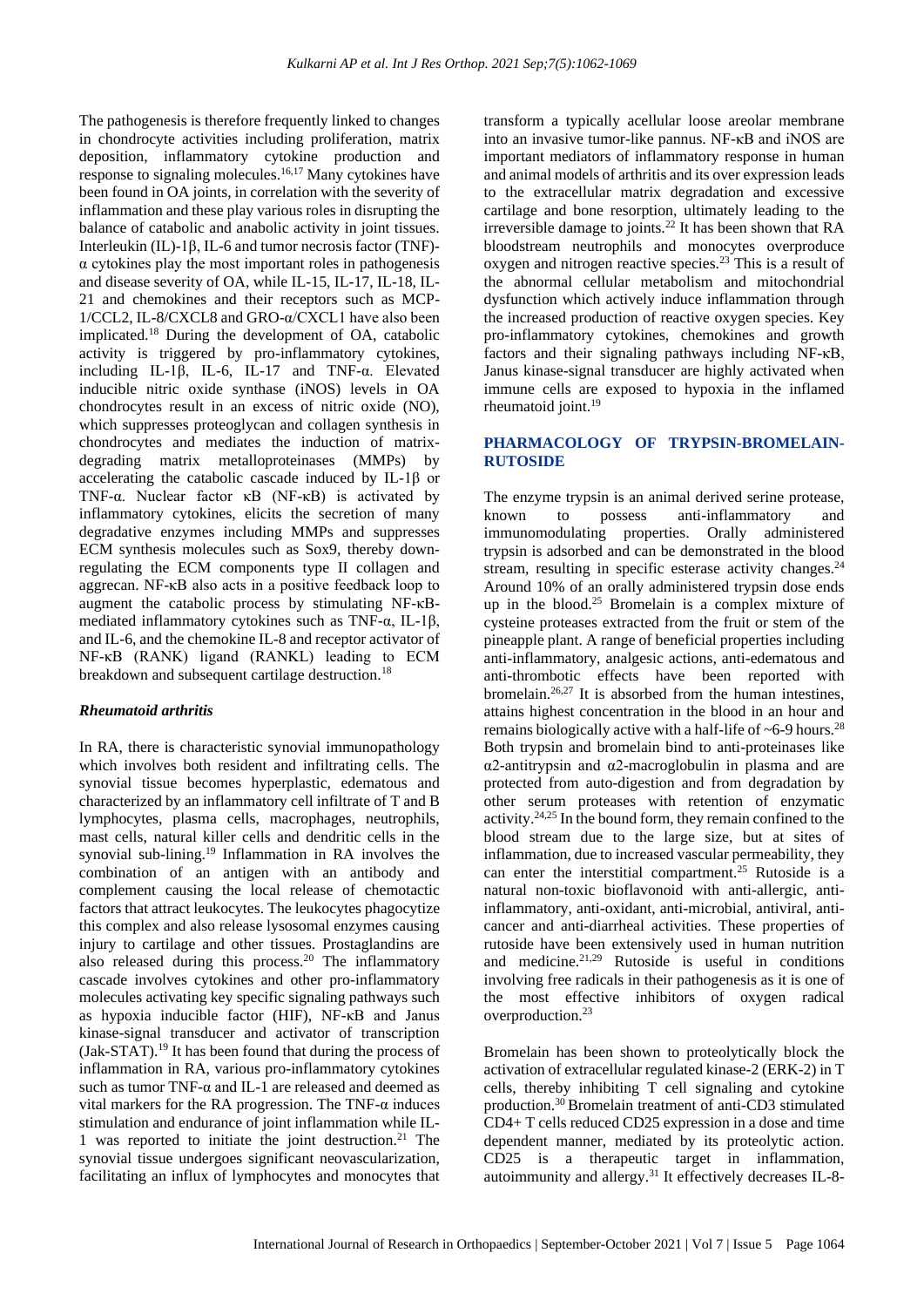induced neutrophil migration to sites of acute inflammation both in vitro and in vivo possibly by proteolytic removal of the CD128 chemokine receptor.<sup>32</sup> It possesses potent inhibitory activity against phospholipase A2, a key enzyme in the initiation of inflammation, which subsequently induces the section of arachidonic acid and leads to the formation of inflammation mediators. It has shown to cause dose-dependent decrease of prostaglandin F2 and thromboxane B2 levels and plasma exudation, in rat model of kaolin-induced inflammation via depletion of the plasma kallikrein system.<sup>33</sup> When given orally to rats with carrageenan-induced inflammation, bromelain led to significant decrease of both prostaglandin E and substance P (a neuropeptide associated with inflammatory processes and pain) concentrations in the exudate.<sup>34</sup> Its antiinflammatory, anti-oxidant and proteolytic effects were also demonstrated by evaluation of macroscopic and histopathologic scores in rat model of intra-abdominal adhesions.<sup>35</sup>When wistar rats with RA were administered oral bromelain loaded nanostructured lipid carriers, there was remarkable decrease in paw edema, joint stiffness, mechanical allodynia and tissue damage along with alleviation of oxidative stress.<sup>36</sup>

Trypsin also possesses anti-inflammatory and immunomodulating properties. When T lymphocytes or macrophages are cultured *in vitro* in the presence of trypsin, three cell surface molecules, CD4, CD44 and B7- 1 were found to be sensitive to cleavage. These molecules are important regulators of the T-cell response. When T cells are isolated from enzyme-treated mice and tested freshly *ex vivo* for their antigen-specific recall response, their dose response curve is significantly right-shifted, that is, their activation threshold is increased. Bromelain also selectively cleaves CD44, possibly potentiating trypsin's effect.<sup>25</sup> When peripheral blood mononuclear cells were isolated and cultured to differentiate fibrocytes and macrophages in serum-free media, trypsin appeared to act as profibrotic signals through protease-activated receptor-1 (PAR1) and protease-activated receptor-2 (PAR2) receptors, altering macrophage surface marker expression and the macrophage secretion profile towards an M2a phenotype. M2a macrophages are involved in wound healing and fibrosis.<sup>37</sup> When given orally, in Wistar rats with induced-RA, trypsin was able to reduce nociception and edema. This was evaluated by the measurement of paw elevation time during 1 min periods of stimulated walk and articular diameter.<sup>9</sup>

Rutoside treatment in arthritic rats caused significant reduction in paw diameter with dose-dependent lowering of lowering of cytokines, tumor necrosis factor-α and interleukin-1β and transcription factors NF-κBp65. A significant upsurge in the level of superoxide dismutase, glutathione peroxidase and glutathione were observed together with decrease in the level of malondialdehyde. In addition, histopathological examination showed that the inflammatory cells infiltration, synovial hyperplasia, pannus formation and cartilage and bone erosion had considerably improved on administration of rutoside.<sup>21</sup> In another such study, rutoside markedly inhibited joint swelling and significantly decreased the free radical load in collagen-induced arthritis rats. The pretreatment of rutoside replenished glutathione and superoxide dismutase levels significantly and suppressed the accumulation of lipid peroxidation, nitric oxide, probably by scavenging free radicals, thereby helping in maintaining the integrity of cellular membranes in the injured cartilage.<sup>38</sup> In a collagen-induced arthritis model of rats, treatment with rutoside led to significant down-regulation in the NF-κB and iNOS expression. The arthritic score as well as in the nitric oxide and peroxide levels were reduced in the treated groups.<sup>29</sup> These findings are in line with another study in experimental arthritis in rats, where rutoside was found to be extremely effective in reducing edema both in acute and chronic phases along with reduction in nodules and ankylosis.<sup>20</sup> In a study on septic arthritis due to *Candida albicans* (*C. albicans*), rutoside was found to reduce approximately 45% of the edema at the peak day of septic arthritis and inhibit growth of *C. albicans*, with no hemolysis, suggesting that rutoside has both anti-arthritic and anti-fungal effects. This was mediated by rutoside's ability to inhibit nitric oxide production from macrophages and T-cells proliferation.<sup>22</sup> Rutoside is also known to block pain and inflammation by activating cGMP/PKG/ATPsensitive potassium channels pathway in neurons and inhibiting NF-κB and inducing Nrf2 activation in immune cells and modulates the production of mediators by neutrophils, mast cells and monocytes.<sup>39</sup> When added to activated human macrophages, rutoside inhibited inflammation-related gene expression and the release of nitric oxide, TNF-α, IL-1 and IL-6. In a rat model, RU inhibited clinical signs of chronic arthritis, correlating with decreased levels of inflammatory cytokines detected in rat sera and macrophage supernatants.<sup>40</sup>When blood samples from 43 RA patients were treated with rutoside, it was observed that spontaneous and stimulated oxygen radical production by RA neutrophils was strongly inhibited.<sup>23</sup> The anti-inflammatory activity of rutoside was also evaluated by performing in silico molecular docking analysis with TNF-α. Rutoside was found to form a 6 hydrogen bond interaction with TNF-α providing the possible molecular mechanism of inhibition of TNF-α by rutoside.<sup>41</sup>

In a collagen-induced arthritis model in mice, the SET combination of trypsin, bromelain and rutoside was compared with ibuprofen, when administered orally twice daily. After 2 weeks, joints were scored for clinical, radiographic and histologic changes. Similar degree of amelioration of joint inflammation and accentuation of a prototypical Th2 cytokine (interleukin 5) was observed. However, SET, in addition, showed protective effect on articular cartilage, normalized the sialylation of IgG and anti-collagen antibody and fully restored Th1 (interferonγ) synthesis unlike ibuprofen.<sup>42</sup> This same enzyme combination was studied in collagen-induced arthritis model in rats, alone and in combination with cyclosporin A. The combination therapy was shown to significantly inhibit both inflammation and destructive arthritis-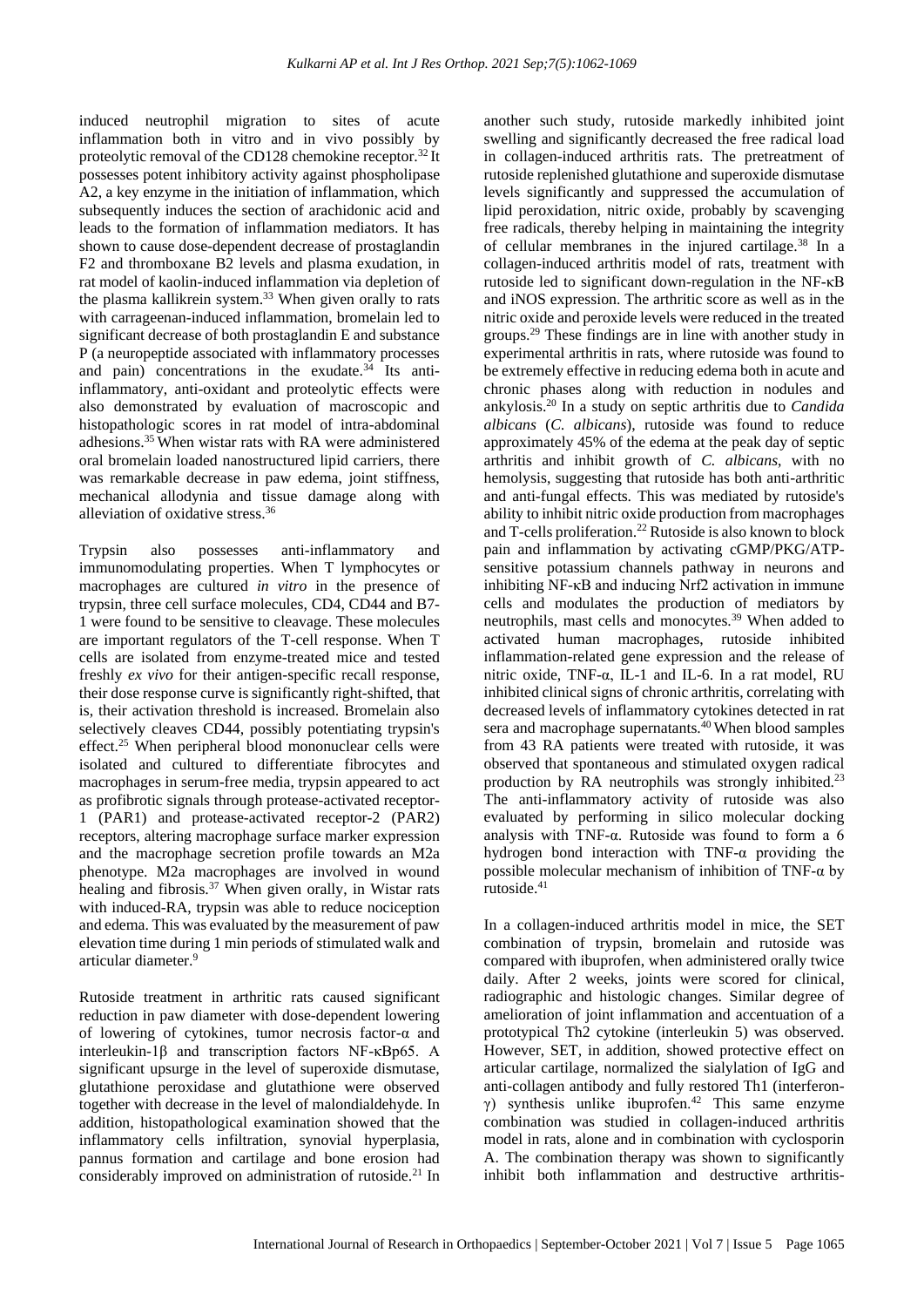associated changes. Reduction of the radiographic scores was also more significant in the combination therapy group.<sup>43</sup>

#### **CLINICAL STUDIES WITH SET**

The enzymes trypsin (with chymotrypsin), bromelain and rutoside have been studied, individually and in combination (as SET), in multiple clinical trials of rheumatic and related disorders.

Cohen and Goldman in 1964, investigated bromelain by a series of case reports on 28 patients, with moderate or severe rheumatoid or OA. It was observed that bromelain had positive clinical effects in 18 patients when consumed orally by RA patients in dosages of 20 or 40 mg for 3-4 times daily up to 13 months without any adverse events occurred.<sup>44</sup> In a double-blind, randomized study in 19 patients, with confirmed RA, SET over 12 months with pancreatin/papain/bromelain/trypsin/chymotrypsin led to significant decrease in circulating immune complexes. These findings were further corroborated in another study with 42 RA patients.<sup>45</sup>

The effect of orally administered proteinases on the level of cytokines was evaluated in a clinical study of 156 patients with RA. The study reported that the serum levels of interferons were reduced to almost normal values after 6 months of therapy in the enzyme-treated group (a combination of pancreatin/papain/bromelain/trypsin/chymotrypsin+methotrexate) compared with 2-3 times higher values in the control group (NSAID+methotrexate therapy). In addition, serum levels of IL-1β and TNF- $α$ , were also reduced significantly more in the enzymetreated group than in the control group.<sup>45</sup>

In a randomized, double-blind clinical study, SET was compared to diclofenac in 80 patients with knee OA, after 4 weeks of treatment. The endpoints were pain at rest, on motion, on walking, at night and pain tenderness. There were comparable improvements in these parameters with the two therapies. In both groups the common adverse events (AEs) reported were gastrointestinal complaints, and all the events subsided after stopping the drug.<sup>46</sup> Another randomized, single-blind study compared SET with diclofenac in 50 patients with knee OA over 3 week treatment. At the end of 3 week and at 4 week posttreatment, there was similar reduction in pain and swelling in both groups, while more patients in SET group experienced reduction in joint tenderness than with diclofenac.<sup>47</sup>

A pooled re-analysis of data from 6 trials in knee OA published from 2011 to 2015, that enrolled 774 patients, was published in 2016. All the trials included were prospective, randomized, double-blind, parallel-group studies in adult patients with moderate-to-severe OA of the knee treated for at least 3 weeks with SET or diclofenac. This analysis included 6 trials published from 2011 to 2015, that enrolled 774 patients. All patients had OA of the knee confirmed by conventional radiography and/or tomography and in all 6 studies, primary efficacy analyses were based on the self-assessment of pain and functionality of the affected knee joint using the Lequesne algofunctional index (LAFI). This index is an internationally used validated patient questionnaire that includes three categories: pain and discomfort, maximum distance walked and activities of daily living and is recommended by the US food and drug administration and the European medicines agency. Secondary efficacy analyses addressed self-assessments of knee pain intensity at rest (PIR) and pain intensity in motion (PIM). The results demonstrated comparable efficacy and clinically relevant improvement with respect to knee-joint pain and pain-related restrictions in daily life functioning. Both treatment groups showed an improvement in more than 75% of patients. The PIR and PIM improved significantly in both groups and two-thirds of patients in both groups reported a relief PIM greater than the minimal clinically important difference (MCID) on a 11-point numeric rating scale, indicating clinically relevant treatment effects. SET had a better safety profile, characterized by a lower occurrence of AEs and AE-related treatment discontinuations. No SET related changes were identified from the laboratory data, while the diclofenac treatment was associated with changes in key hepatic enzymes in  $\approx$ 72.6% and red blood parameters in  $\approx$ 86.3% of patients.<sup>48</sup>

Around the same time, there was another randomized, single-blind 40 patient study assessing a 16 week treatment with bromelain in mild-to-moderate knee OA patients. The patients were randomized to receive oral bromelain (500 mg/day) or diclofenac (100 mg/ day). Improvement was observed in both groups as identified by Western Ontario and McMaster universities osteoarthritis index (WOMAC) index, pain subscales, stiffness subscales and function subscales and physical component of short-form 36 (SF-36). Reduction in lipid peroxidation and LPS-induced PGE2 production was observed at week 16 in bromelain group. There were two patients who dropped out of trialboth in the diclofenac group, due to intolerable dyspnea and heartburn. Bromelain was well tolerated. Its adverse effects were mild nausea, constipation, flatulence, diarrhea, dry mouth, headache and tiredness.<sup>5</sup>

There is also a study in which SET was combined with zinc supplementation and compared to diclofenac in 50 patients of knee OA after 6 weeks of treatment. Efficacy determined by WOMAC scores indicated that SET+zinc was equally effective as diclofenac in alleviating pain and reduction of edema.<sup>49</sup> More recently, there have been studies combining SET with diclofenac. In one study, 30 patients with symptomatic temporo-mandibular joint (TMJ) OA were randomly divided into three groups, 10 in diclofenac sodium, 10 in SET and 10 in the combination group. The results indicated that while both diclofenac and SET groups showed similar effectiveness in the management of pain, the combination group performed much better than both.<sup>3</sup>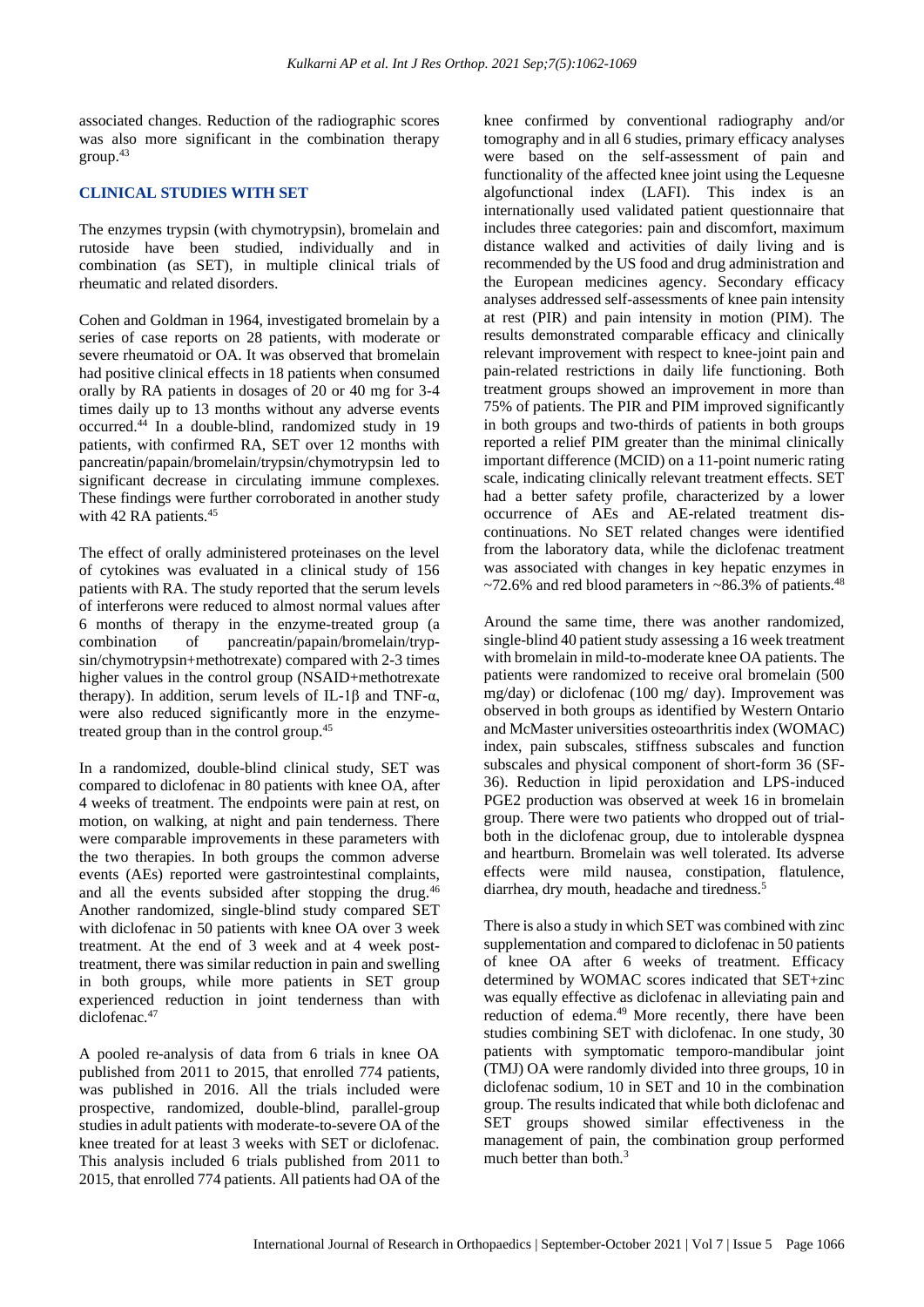The effect of daily bromelain supplementation on acute mild knee pain in otherwise healthy adults was also evaluated. This was done in an open, parallel, dose ranging, study conducted by means of postal questionnaires. One hundred and twenty-six adults aged 25 to 50 years were included in the study conducted in United Kingdom (UK), who had suffered knee pain on a regular basis for no longer than three months. Seventy seven volunteers completed the study amongst them, 43 had taken the lower and 34 the higher dose of bromelain. As a result, there is 59% decrease in the WOMAC final battery (a sum of pain, stiffness and physical function scores) was observed in the higher dose group after one month of intervention. There was a significant effect of bromelain on reducing symptoms of knee pain and improving wellbeing in study subjects.<sup>27</sup>

There is one study of SET in periarthritis humeroscapularis tendopathica. In this randomized, double-blind trial, SET and diclofenac were administered to 20 patients each for 3 weeks. The sum score of the various kinds of pain and dysfunction after 3 weeks decreased from 10.1 to 0.7 in the SET group and from 9.7 to 1.6 in the diclofenac-treated group.<sup>45</sup> An oral enzyme combination was also compared to diclofenac in a study of 50 patients with closed fracture lower end radius. The combination of bacterial proteases, papain, bromelain, vitamin C and rutoside showed better reduction of edema, although pain relief was better with diclofenac. The combination was reported to be safer than diclofenac.<sup>50</sup>

#### **CONCLUSION**

Due to the chronic nature of rheumatic conditions and protracted nature of treatment, safer alternatives to conventional drugs are highly desirable. SET with proteolytic enzymes-flavonoid combinations have been used empirically for such rheumatic conditions for decades. It works through a combination of antiinflammatory, anti-oxidant, anti-edematous and analgesic effects. A large and increasing body of evidence regarding their mechanisms and clinical benefit is available in literature. It has been shown that behind the empirically supported clinical results are a complex set of regulatory processes, which previously were unknown. Specifically, the effect of proteolytic enzymes on the cytokine network and their action at the level of the cell membrane both in terms of cellular adhesion as well as modulation of cellular receptors has been described. SET has been shown to be much better tolerated when compared to NSAIDS and do not have the same gastrointestinal effects, and appear to be a safer alternative, especially for older patients, requiring long-term treatment.

*Funding: No funding sources Conflict of interest: None declared Ethical approval: Not required*

#### **REFERENCES**

- 1. Mitra S. Arthritis: classifications, nature and cause-a review. Am J Biopharmacol Biochem Life Sci. 2013;2(3):1-25.
- 2. Senthelal S, Li J, Goyal A, Bansal P, Thomas M. Arthritis. Treasure Island (FL): StatPearls Publishing; 2020.
- 3. Jayachandran S, Khobre P. Efficacy of bromelain along with trypsin, rutoside trihydrate enzymes and diclofenac sodium combination therapy for the treatment of TMJ osteoarthritis-a randomised clinical trial. J Clin Diagn Res. 2017;11(6):9.
- 4. Bolten W, Glade M, Raum S, Ritz B. The safety and efficacy of an enzyme combination in managing knee osteoarthritis pain in adults: a randomized, doubleblind, placebo-controlled trial. Arthritis. 2015;2015:1-7.
- 5. Kasemsuk T, Saengpetch N, Sibmooh N, Unchern S. Improved WOMAC score following 16-week treatment with bromelain for knee osteoarthritis. Clin Rheumatol. 2016;35(10):2531-40.
- 6. Kloppenburg M, Berenbaum F. Osteoarthritis year in review 2019: epidemiology and therapy. Osteoarthritis Cartilage. 2020;28(3):242-8.
- 7. Cui A, Li H, Wang D, Zhong J, Chen Y, Lu H. Global, regional prevalence, incidence and risk factors of knee osteoarthritis in population-based studies. E Clin Med. 2020;29:100587.
- 8. Bullock J, Rizvi S, Saleh A, Ahmed S, Do D, Ansari R, et al. Rheumatoid arthritis: a brief overview of the treatment. Med Princip Pract. 2018;27(6):501-7.
- 9. Lucena F, Foletto V, Mascarin L, Tonussi C. Analgesic and anti-edematogenic effects of oral trypsin were abolished after subdiaphragmatic vagotomy and spinal monoaminergic inhibition in rats. Life Sci. 2016;166:60-5.
- 10. Handa R, Rao U, Lewis J, Rambhad G, Shiff S, Ghia C. Literature review of rheumatoid arthritis in India. Int J Rheum Dis. 2016;19(5):440-51.
- 11. Wu Y, Goh E, Wang D, Ma S. Novel treatments for osteoarthritis: an update. Open Access Rheumatology: Research and Reviews. 2018;10:135- 40.
- 12. Gupta R, Malhotra A, Malhotra P. Study of prescription pattern of drugs used in the treatment of osteoarthritis in a tertiary care teaching hospital: an observational study. Int J Res Med Sci. 2018;6(3):985.
- 13. Marcum Z, Hanlon J. Recognizing the risks of chronic nonsteroidal anti-inflammatory drug use in older adults. Ann Longterm Care. 2010;18(9):24-7.
- 14. Machado-Duque M, Ramírez-Valencia D, Murillo-Muñoz M, Machado-Alba J. Trends in opioid use in a cohort of patients with rheumatoid arthritis. Pain Res Manag. 2020;2020:3891436.
- 15. Bird P, Griffiths H, Littlejohn G. Methotrexate in rheumatoid arthritis: efficacy and safety. J Pharmacovigil. 2014;02(2):1-4.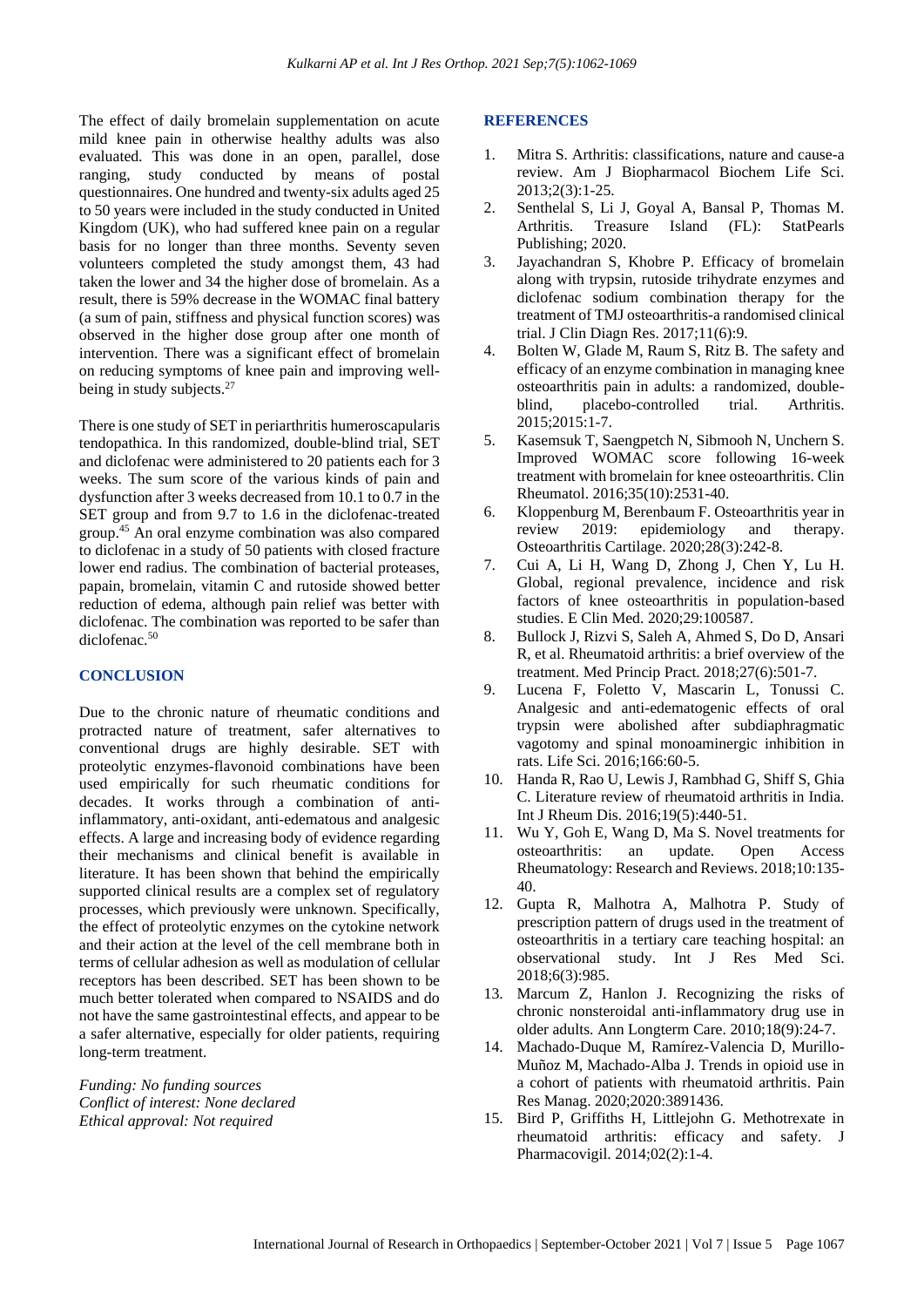- 16. He Y, Li Z, Alexander P, Ocasio-Nieves B, Yocum L, Lin H, et al. Pathogenesis of osteoarthritis: risk factors, regulatory pathways in chondrocytes, and experimental models. Biology. 2020;9(8):194.
- 17. Johns Hopkins Arthritis Center. Fact sheet: Osteoarthritis: Pathophysiology. Available at: https://www.hopkinsarthritis.org/arthritisinfo/osteoarthritis/oa-pathophysiology/. Accessed on 14 May 2021.
- 18. Kim J, Yoo J, Kim H. Therapeutics in osteoarthritis based on an understanding of its molecular pathogenesis. Int J Mol Sci. 2018;19(3):674.
- 19. Veale D, Orr C, Fearon U. Cellular and molecular perspectives in rheumatoid arthritis. Semin Immunopathol. 2017;39(4):343-54.
- 20. Guardia T, Rotelli A, Juarez A, Pelzer L. Antiinflammatory properties of plant flavonoids. Effects of rutin, quercetin and hesperidin on adjuvant arthritis in rat. Farmaco. 2001;56(9):683-7.
- 21. Sun C, Wei J, Bi L. Rutin attenuates oxidative stress and proinflammatory cytokine level in adjuvant induced rheumatoid arthritis via inhibition of NF-κB. Pharmacology. 2017;100(1-2):40-9.
- 22. Prasad R, Prasad S. A review on the chemistry and biological properties of Rutin, a promising nutraceutical agent. Asian J Pharm Pharmacol. 2019;5(1):1-20.
- 23. Ostrakhovitch E, Afanas'ev I. Oxidative stress in rheumatoid arthritis leukocytes: suppression by rutin and other antioxidants and chelators. Biochem Pharmacol .2001;62(6):743-6.
- 24. Lorkowski G. Gastrointestinal absorption and biological activities of serine and cysteine proteases of animal and plant origin: review on absorption of serine and cysteine proteases. Int J Physiol Pathophysiol Pharmacol. 2012;4(1):10-27.
- 25. Lehmann P. Immunomodulation by proteolytic enzymes. Nephrol Dial Transplant. 1996;11(6):952- 5.
- 26. Brien S, Lewith G, Walker A, Middleton R, Prescott P, Bundy R. Bromelain as an adjunctive treatment for moderate-to-severe osteoarthritis of the knee: a randomized placebo-controlled pilot study. QJM. 2006;99(12):841-50.
- 27. Walker A, Bundy R, Hicks S, Middleton R. Bromelain reduces mild acute knee pain and improves well-being in a dose-dependent fashion in an open study of otherwise healthy adults. Phytomed. 2002;9(8):681-6.
- 28. Rathnavelu V, Alitheen N, Sohila S, Kanagesan S, Ramesh R. Potential role of bromelain in clinical and therapeutic applications. Biomedical Rep. 2016;5(3):283-8.
- 29. Gul A, Kunwar B, Mazhar M, Faizi S, Ahmed D, Shah M, et al. Rutin and rutin-conjugated gold nanoparticles ameliorate collagen-induced arthritis in rats through inhibition of NF-κB and iNOS activation. Int Immunopharmacol. 2018;59:310-7.
- 30. Mynott T, Ladhams A, Scarmato P, Engwerda C. Bromelain, from pineapple stems, proteolytically

blocks activation of extracellular regulated kinase-2 in T cells. J Immunol. 1999;163(5):2568-75.

- 31. Secor E, Singh A, Guernsey L, McNamara J, Zhan L, Maulik N, et al. Bromelain treatment reduces CD25 expression on activated CD4+ T cells in vitro. Int Immunopharmacol. 2009;9(3):340-6.
- 32. Fitzhugh D, Shan S, Dewhirst M, Hale L. Bromelain treatment decreases neutrophil migration to sites of inflammation. Clin Immunol. 2008;128(1):66-74.
- 33. Kumakura S, Yamashita M, Tsurufuji S. Effect of bromelain on kaolin-induced inflammation in rats. Eur J Pharmacol. 1988;150(3):295-301.
- 34. Gaspani L, Limiroli E, Ferrario P, Bianchi M. In vivo and in vitro effects of bromelain on PGE2 and SP concentrations in the inflammatory exudate in rats. Pharmacology. 2002;65(2):83-6.
- 35. Sahbaz A, Aynioglu O, Isik H, Ozmen U, Cengil O, Gun B, et al. Bromelain: a natural proteolytic for intra-abdominal adhesion prevention. Int J Surg. 2015;14:7-11.
- 36. Sharma M, Chaudhary D. Exploration of bromelain laden nanostructured lipid carriers: an oral platform for bromelain delivery in rheumatoid arthritis management. Int J Pharm. 2021;594:120176.
- 37. White M, Gomer R. Trypsin, Tryptase, and Thrombin Polarize Macrophages towards a Pro-Fibrotic M2a Phenotype. PLoS One. 2015;10(9):0138748.
- 38. Umar S, Mishra N, Pal K, Sajad M, Ansari M, Ahmad S, et al. Protective effect of rutin in attenuation of collagen-induced arthritis in Wistar rat by inhibiting inflammation and oxidative stress. Indian J Rheumatol. 2012;7(4):191-8.
- 39. Ferraz C, Carvalho T, Manchope M, Artero N, Rasquel-Oliveira F, Fattori V, et al. Therapeutic potential of flavonoids in pain and inflammation: mechanisms of action, pre-clinical and clinical data, and pharmaceutical development. Molecules. 2020;25(3):762.
- 40. Kauss T, Moynet D, Rambert J, Al-Kharrat A, Brajot S, Thiolat D, et al. Rutoside decreases human macrophage-derived inflammatory mediators and improves clinical signs in adjuvant-induced arthritis. Arthritis Res Ther. 2008;10(1):19.
- 41. Sujitha B, Kripa K. Anti-arthritic and antiinflammatory polyphenols from Caryota urens L.: a molecular docking analysis. Res J Pharm Technol. 2020;13(9):4269-73.
- 42. Chintalacharuvu S, Urankar-Nagy N, Petersilge C, Abdul-Karim F, Emancipator S. Treatment of collagen induced arthritis by proteolytic enzymes: immunomodulatory and disease modifying effects. J Rheumatol. 2001;28(9):2049-59.
- 43. Rovenska E, Svik K, Stancikova M, Rovensky J. Inhibitory effect of enzyme therapy and combination therapy with cyclosporin A on collagen-induced arthritis. Clin Experiment Rheumatol. 2001;19(3):303-9.
- 44. Brien S, Lewith G, Walker A, Hicks S, Middleton D. Bromelain as a treatment for osteoarthritis: a review